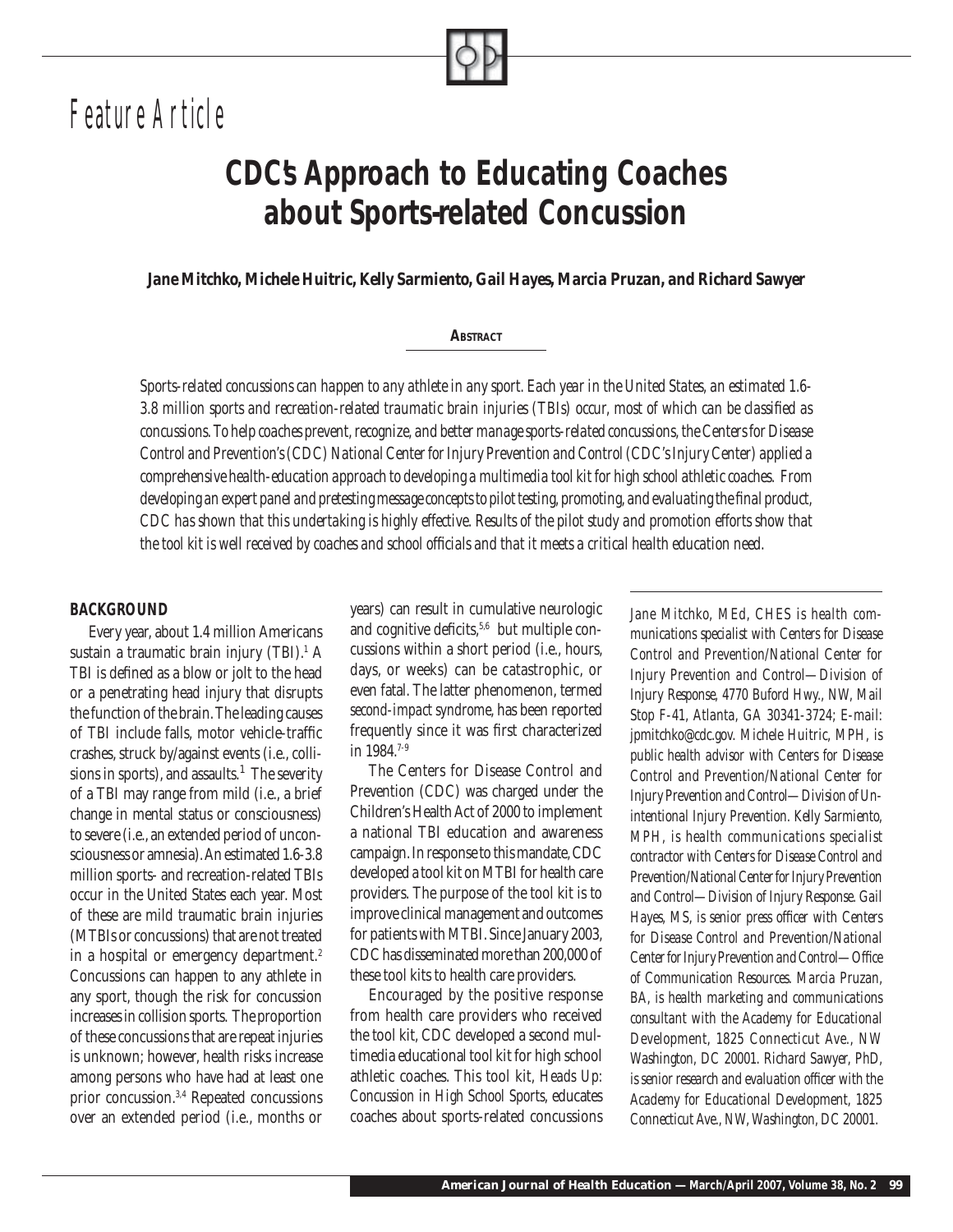and the need to prevent, recognize, and manage concussions appropriately.

This article describes the process undertaken by CDC's National Center for Injury Prevention and Control (CDC's Injury Center) to research, develop, test, promote, disseminate, and evaluate educational materials for the coaches' tool kit. Staff at CDC applied a comprehensive health education approach to this initiative to ensure its widespread use and adoption by coaches in high schools nationwide. This approach can be applied to other educational efforts to raise awareness of health issues among target audiences.

# *DEVELOPMENT*

The tool kit was developed using qualitative and quantitative research methods, including literature reviews, input from experts, focus groups, and a telephonebased survey of coaches. Draft materials were pretested by focus groups comprising high school students in Virginia and Maryland and by high school coaches in Texas, California, and Virginia. Revised materials were evaluated through a pilot study conducted with coaches in Maine, Texas, Michigan, California, and North Carolina. These states were chosen because they represent geographic diversity within the country, including public and private, suburban and urban high schools, with varied student populations. The pilot study methods were approved through the Health and Human Services Office of Management and Budget (OMB).

#### *Environmental Scan and Expert Panel*

The development process began March 2003 when CDC conducted an environmental scan to determine what publications already addressed sports-related concussions. Although many individual materials had been developed by various organizations, CDC determined a need for comprehensive sports-related materials about concussion that targeted athletic coaches. In April 2003, CDC brought together an expert panel of sports-related concussion experts and other professionals representing various athletic, medical, and nonprofit organizations. The panel suggested that concussions are addressed fairly well at the college level. They noted, however, that coaches of community teams, youth leagues, and high school athletics have fewer resources and less access to education about health issues. The panel recommended that education efforts target high school coaches, acknowledging that a general outreach would educate coaches of organized sports at all levels of school activity. Panel members also helped develop key messages, identified contents of the kit and its individual components, and suggested potential partnerships and dissemination channels.

# *Initial Focus Groups with Coaches*

Two telephone focus groups were conducted, totaling 29 participating coaches from New Jersey; Illinois; Texas; and California. The purpose of these focus groups was to test the initial concepts for a tool kit that were proposed by the expert panel. The groups comprised male and female coaches (of girls' and boys' sports) from public and private high schools (suburban and urban), with student populations of varying socioeconomic status. The coaches represented various sports, including football, basketball, baseball, cheerleading, ice hockey, and soccer. The focus groups addressed four main questions: What do coaches know about sports-related concussions? Do coaches need information/tools about sports-related concussions? What concussion management strategies do coaches currently use? What tools (content/type of educational materials) would be helpful to include in the kit?

#### *Findings from the Coaches' Focus Groups*

1. What do coaches know about sportsrelated concussions?

Coaches identified concussions as one of the worst possible injury scenarios they might encounter in high school athletics. Coaches found concussions to be especially worrisome because the after-effects were often not immediately perceptible (i.e., "*they're sneaky"*).

2. Do coaches need information/tools about sports-related concussions?

Coaches expressed strong interest in

receiving materials to educate themselves, their players, and their administrators. Acknowledging their lack of training about how to manage concussions, the coaches expressed great concern for the welfare of their athletes and felt obliged to provide informed assistance in case of injury.

3. What concussion management strategies do coaches currently use?

Most coaches had talked to their students about concussion prevention, often about how to use protective headgear and protect their heads during sports (i.e., "heading" a soccer ball). Most coaches did not have a comprehensive program in place through which to inform their students about concussion injury.

All coaches considered an assessment by another professional (trainer or medical professional) to be an essential part of their approach to managing concussions. Without such a medical assessment, coaches preferred to not make decisions about how to manage a concussion or whether an athlete should return to play. Coaches acknowledged that they were not doctors, they lacked sufficient knowledge about concussions, and they did not always know the best course of action.

4. What tools (content/type of educational materials) would be helpful to include in the kit?

Coaches suggested that the tool kit include information explaining the signs and symptoms of concussions. They also requested the specific steps for handling a concussion. Many thought that an educational video about concussions would be a useful educational tool and emphasized their preference for a tool kit that contained clear, concise guidance that would not overwhelm them with too much information.

#### *Literature Review*

Prior to developing new materials, staff at CDC conducted a comprehensive review of literature and relevant articles were referenced throughout the materials. Based on feedback from coaches, CDC decided to include just a few pertinent articles that would be of particular interest to high school coaches. These articles were placed on the resource CD-ROM included in the tool kit.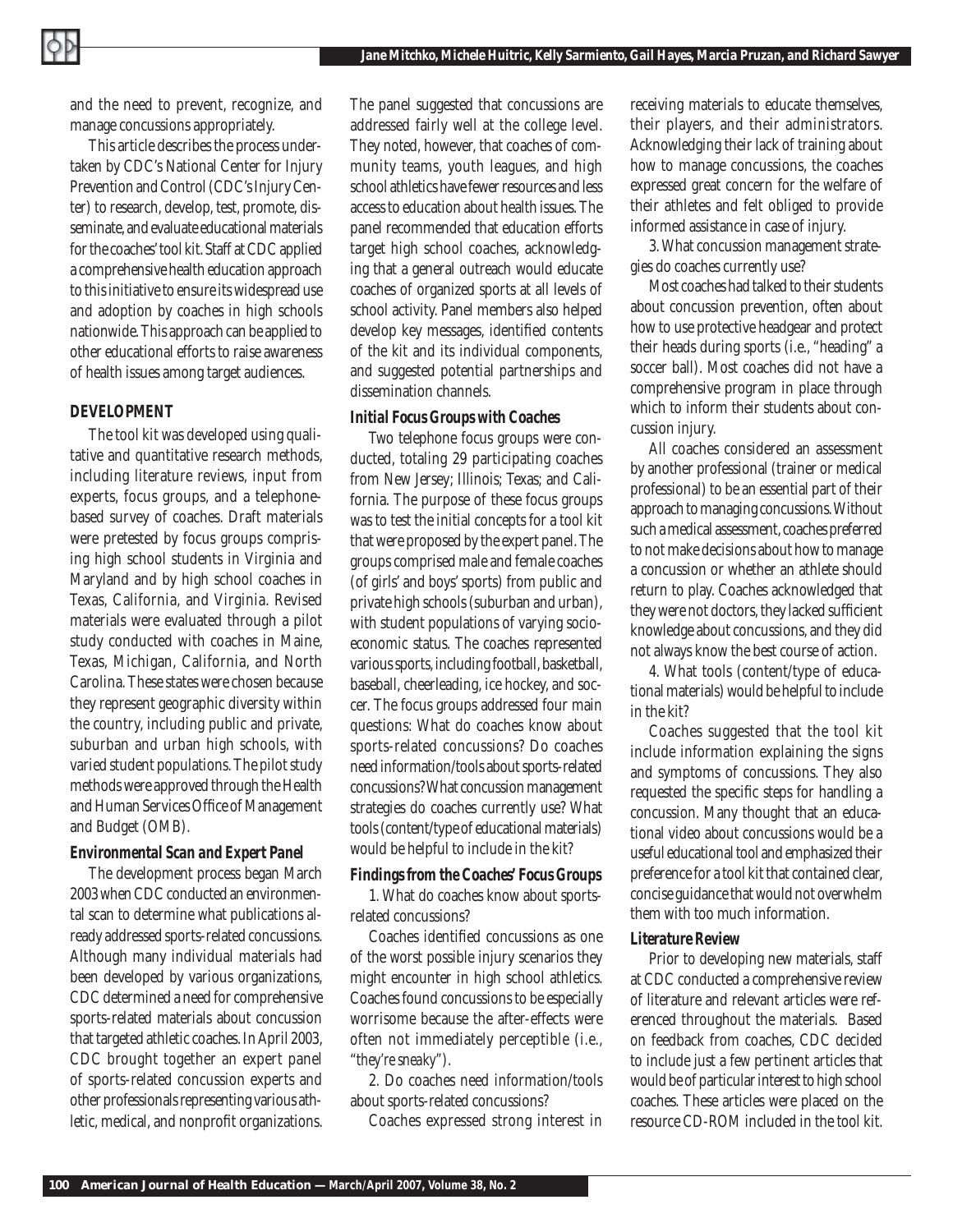# *TESTING*

#### *Pretests*

Using input from the expert panel, focus groups, and literature reviews, CDC developed preliminary tool kit materials. Kit materials were pretested with focus groups of high school athletes and high school coaches. A variety of different sports were represented, including football, basketball, baseball, soccer, softball, wrestling, and volleyball.

#### *Pretest: Video*

Based on input from the expert panel, CDC staff considered using a segment from *The NewsHour with Jim Lehrer* rather than creating a new video for the tool kit. The segment, aired January 2000, addressed sports-related concussions through the challenges of one high school athlete after he sustained two concussions while playing football and consequently suffered severe disabilities.

Ultimately, the effectiveness of the video hinged on student feedback. CDC conducted sessions with two focus groups of high school students to get their appraisal of the video. The first group, from Maryland, comprised six male football players and their coach. The second group, from Virginia, included 14 athletes (9 girls and 5 boys) who played various sports (track, soccer, softball, baseball, lacrosse, swimming, wrestling, basketball, volleyball, and field hockey). CDC developed a set of questions to learn what they knew about concussions, what they thought of the video, and what they learned from it.

#### *Findings from Pretesting the Video*

The student athletes reported that the video was educational and "good." Some had not been aware of the severity of concussions or various ways in which an athlete could receive a concussion. When asked if they would do anything differently after watching the video, the athletes responded that they would be sure to get an injury checked out and would stop to consider if they had gotten a concussion after a hard hit. Students said they could relate to the high school athlete featured in the video and that learning about his story "brings the issue to reality." *Pretest: Tool Kit*

The draft tool kit materials were then pretested with focus groups: six in-person sessions and two telephone sessions. The in-person groups, totaling 50 high school coaches, were conducted in Texas; Virginia; and California. The two telephone groups, totaling 14 participants, were comprised of coaches from rural areas around Motana; California; Colorado; Virginia; Pennsylvania; and Alabama.

All groups were comprised of male and female coaches (girls' and boys' sports) from public and private, suburban and urban high schools, with student populations of varying socioeconomic status. Sports represented included football, basketball, baseball, soccer, softball, wrestling, and volleyball. The questions assessed the coaches' opinions of the tool kit: appearance, helpfulness of components, and intent to use.

# *Findings from Pretesting the Tool Kit*

Coaches responded favorably to the appearance of the tool kit and were enthusiastic about its contents. Many said that concussion was a relevant, attention-getting topic about which they did not have much information. Most affirmed that if they were to receive the tool kit, it had enough overall appeal that they would review its contents. In fact, several items were described as "especially helpful." The video, for example, was popular and many coaches deemed it mandatory viewing. Coaches said the pocket card was one of the best tools in the kit, noting that in addition to describing the signs and symptoms of concussion, space was provided for listing important phone numbers. They also appreciated the handouts, which provided them with something to pass out to athletes and parents to educate them about concussions. Many said they would use the fact sheets in conjunction with the video.

Overall, the tool kit not only educated coaches, but it also increased their respect for the seriousness of concussions. Many coaches commented that as a result of reviewing the tool kit, they would change their approach to dealing with concussions (e.g., implement-

ing a new plan for handling concussions). In particular, the materials increased their awareness of second-impact syndrome.

#### *Pilot Test*

After incorporating feedback from the pretest focus groups and revising the tool kit, a pilot test was conducted prior to distributing and promoting it nationwide. The pilot test assessed high school coaches' appraisals, perceptions, intent to use, and actual use of the tool kit and materials. A comprehensive pilot test was deemed necessary, given the substantial resources and potential impact reflected in plans for launching the tool kit nationwide.

#### *Methods for Pilot Testing the Tool Kit*

A sample of about 1,000 high school coaches from Texas, Maine, Michigan, California, and North Carolina were identified using the *Clell Wade Coaches Directory*. Sports represented included soccer, softball, football, lacrosse, wrestling, basketball, volleyball, gymnastics, ice hockey, and field hockey.

A tool kit was mailed to each coach. Five days later, coaches received a postcard referring to the tool kit and requesting their participation in a short, private, and voluntary survey about the tool kit. Data collection (phone surveys) began about one week after receipt of the postcard and took place over a two-week period.

# *Findings from the Pilot Test*

High school coaches responded positively. Of the nearly 500 respondents, most found the tool kit useful and valuable as is, with no need for major revisions; 74% found the materials very easy to use, and 94% said it provided the correct amount of detail. Most coaches said they would give the materials to parents, athletes, and other school officials.

More than two-thirds of coaches interviewed reported they were aware of incidents of sports-related concussions at their schools. One-third did not have access to materials about prevention and management of concussion prior to receiving the tool kit. Additionally, 20% of coaches reported that their athletic department had no plan for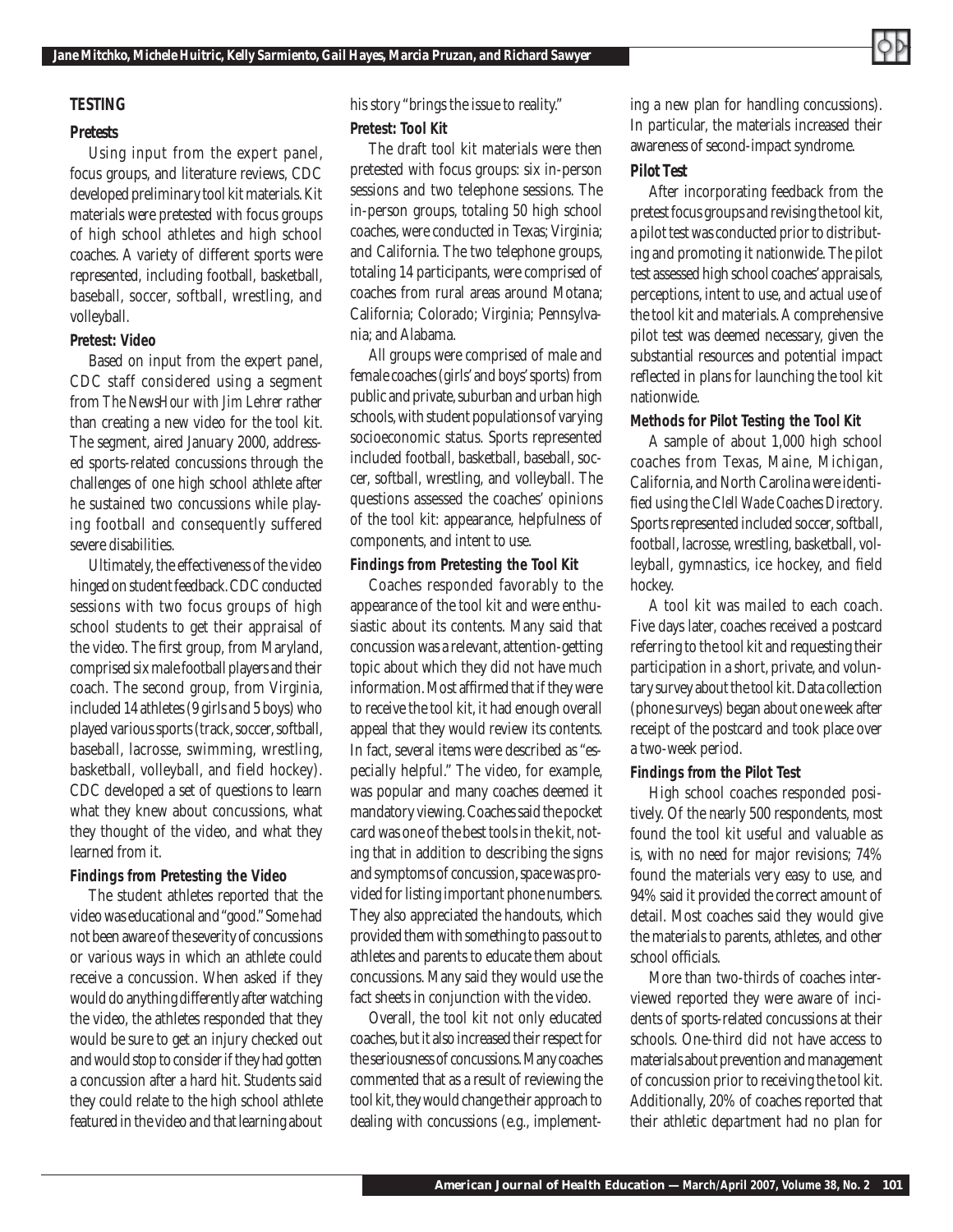dealing with concussions; however, most of these coaches (96%) thought the tool kit materials could be used to develop one.

Data from the pilot study confirmed that the design of the tool kit met the informational and instructional needs of high school coaches.

# *FINALIZING THE COACHES' TOOL KIT*

After pretesting, evaluating results, and modifying its contents, the tool kit was finalized. It contained an introductory letter from CDC; an information guide for coaches; a wallet card and clipboard sticker; fact sheets for athletes and parents (in English and Spanish); two posters; a video (VHS and DVD); and a CD-ROM with downloadable kit materials, relevant resource materials, and journal articles.

The tool kit covered many relevant topics: definitions of concussion, incidence, and risk factors; explanation of who is at risk; signs and symptoms of concussion; advice on management of concussion; information about effective prevention strategies; and suggestions for coaches' roles in concussion education, prevention, and communication with athletes, their families, and other school officials.

# *DISSEMINATION AND PROMOTION*

In September 2005, the tool kit was launched nationally to coincide with the beginning of the school year and the high school sports season. In preparation, CDC invited the U.S. Surgeon General, Vice Admiral Richard H. Carmona, MD, MPH, FACS, to serve as one of the key spokespersons during promotion efforts. Staff also developed a press kit (containing a press release, fact sheet, and flyer), and other promotional materials tailored for partners and the general public. Promotional materials were posted on CDC's Web site (www.cdc.gov/injury) for downloading and ordering. National outreach also involved intensive, targeted media pitches consisting of e-mails sent to hundreds of media outlets, followed by phone calls. More than 100 pitch calls were made to long- and short-lead national, regional, and local media outlets. Media efforts focused on

targeting editors and reporters affiliated with the general and specialty magazines (e.g., *Coach* and *Athletic Director Magazine*), and the health and sports editors and reporters of national and regional newspapers (top 25 news markets in the U.S.).

The combined promotion efforts of CDC staff, partners, and expert panel members, resulted in more than 20,000 tool kits distributed nationwide within three months of its launch. Information and articles about the tool kit have appeared in magazines, television programs, national and regional newspapers, and on nationally and internationally based Web sites.

Radio interviews about the tool kit with the Surgeon General and the Director of CDC's Injury Center, Dr. Ileana Arias, were broadcast nationwide, reaching an audience of more than three million listeners.

# *PARTNERSHIP DEVELOPMENT*

Partnerships with various organizations, especially coaches' associations and groups such as the National Federation of State High School Associations (NFSHS), were key to the tool kit's successful development, promotion, and distribution. For example, focus group participants explained that some coaches who were unfamiliar with CDC and the Department of Health and Human Services might not value a publication that came from these organizations. However, endorsement and involvement of groups such as NFSHS brought credibility and value.

In addition, partners and expert panel members noted that coaches are a hard-toreach audience and that athletic directors generally serve as informational gatekeepers. To address this issue, the tool kits were not mailed to coaches initially; instead, the kits were mailed directly to athletic directors and principals.

To obtain endorsement and involve multiple and diverse organizations, partners were engaged early in the process. This enabled them to review and approve the materials through their organizations. Involving partners during the early stage of development made it possible to inform

them regularly about project details and opportunities for further involvement, particularly participation in promotion and distribution. Overall, 14 partner organizations participated, in varying levels, to disseminate and promote the tool kit. Partner organizations were acknowledged on the box and in the text of the materials.

# *EVALUATION*

A follow-up evaluation will assess high school coaches' appraisal, perceptions, and use of the tool kit. The evaluation will also measure whether the tool kit improved coaches' knowledge and management of concussions. The evaluation will survey a nationally representative sample of high school coaches 12 months after the national launch. After the survey results have been tabulated, a sample of the participants will be asked to take part in focus groups to provide CDC with in-depth information that will help guide future development of concussion-related materials.

# *DISCUSSION*

The *Heads Up: Concussion in High School Sports* tool kit is a comprehensive educational initiative aimed at helping high school coaches prevent, recognize, and manage sports-related concussions. The process for developing this multimedia tool kit has been described in detail to enable other health educators to learn from and potentially replicate CDC's approach. Adherence to a logical, comprehensive health education approach has proven to be highly effective in accomplishing the goals of the project. The results of the pilot study and promotion efforts demonstrated the tool kits' effectiveness with the target audience. Pilot study results clearly showed the tool kits' potential to increase prevention and improve management of concussions among high school athletes.

# *ACKNOWLEDGEMENT*

The authors thank U.S. Surgeon General Vice Admiral Richard H. Carmona and his staff, CDC's Injury Center Director, Dr. Ileana Arias, and staff of CDC's Injury Cen-